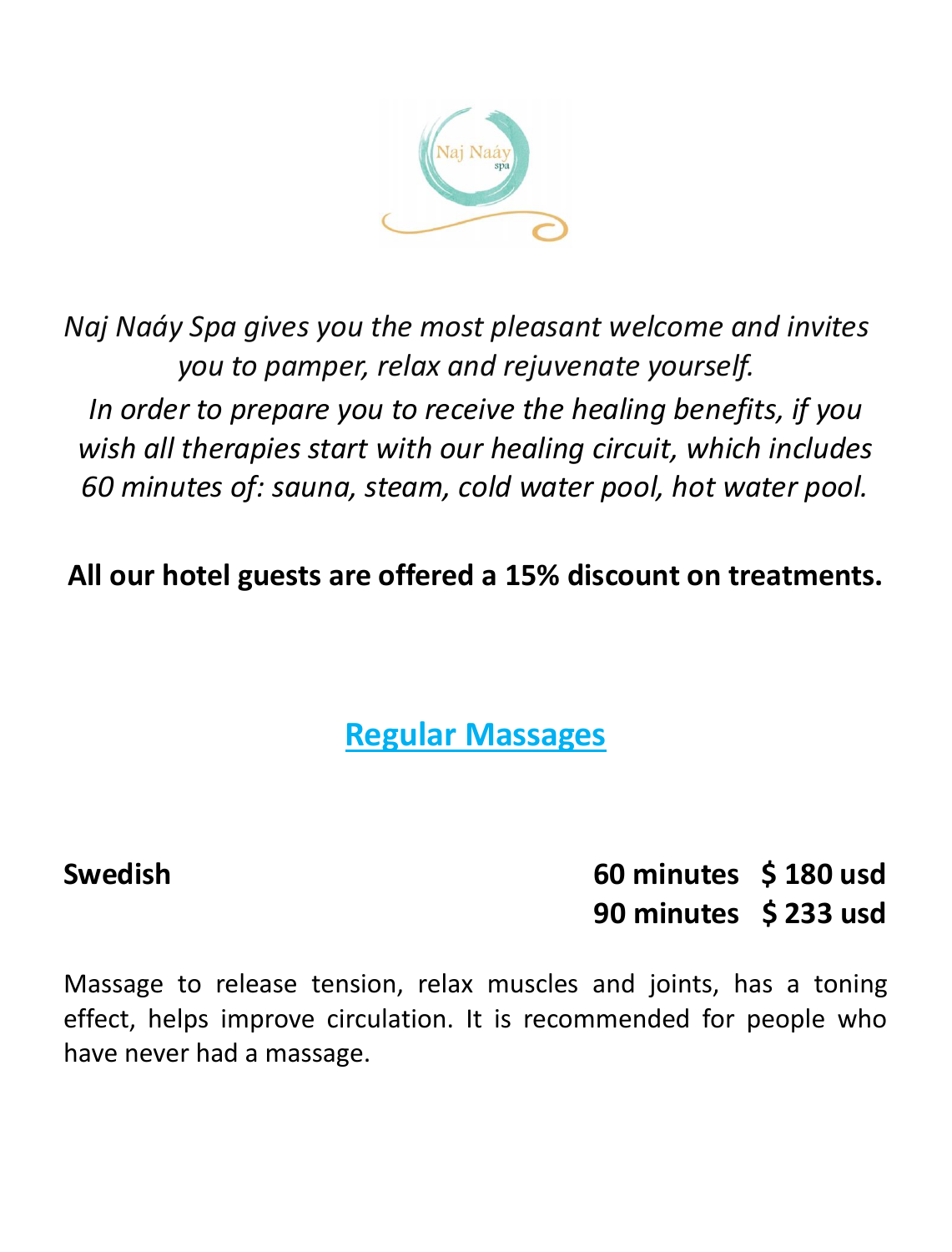# **Thai (\*\* pending availability) 90 minutes \$ 245 usd**

This massage is done on a mat on the floor and is based on stretching hands and fingers, elbows, forearms, feet and knees are used to exercise therapy. The whole body is worked with the aim of releasing tension. It is characterized by being a deep and intense but not painful massage and improves posture and flexibility.

**Deep Tissue****60 minutes \$ 180 usd 90 minutes \$ 245 usd**

Intense pressure technique to release muscle tension, ranging from medium to high pressure with movements that release contractures of the muscle fasciae.

Decontracting therapy that helps to relax the back and neck muscles accurately and quickly.

**Holistic 60 minutes \$ 180 usd 90 minutes \$ 245 usd**

Pressure massage and various techniques such as stretching, shiatsu, reflexology, deep tissue and lymphatic drainage. The body indicates where, what and how much pressure is necessary. Helps restore and balance the body's energy.

# **Back & Neck 30 minutes \$ 100 usd**